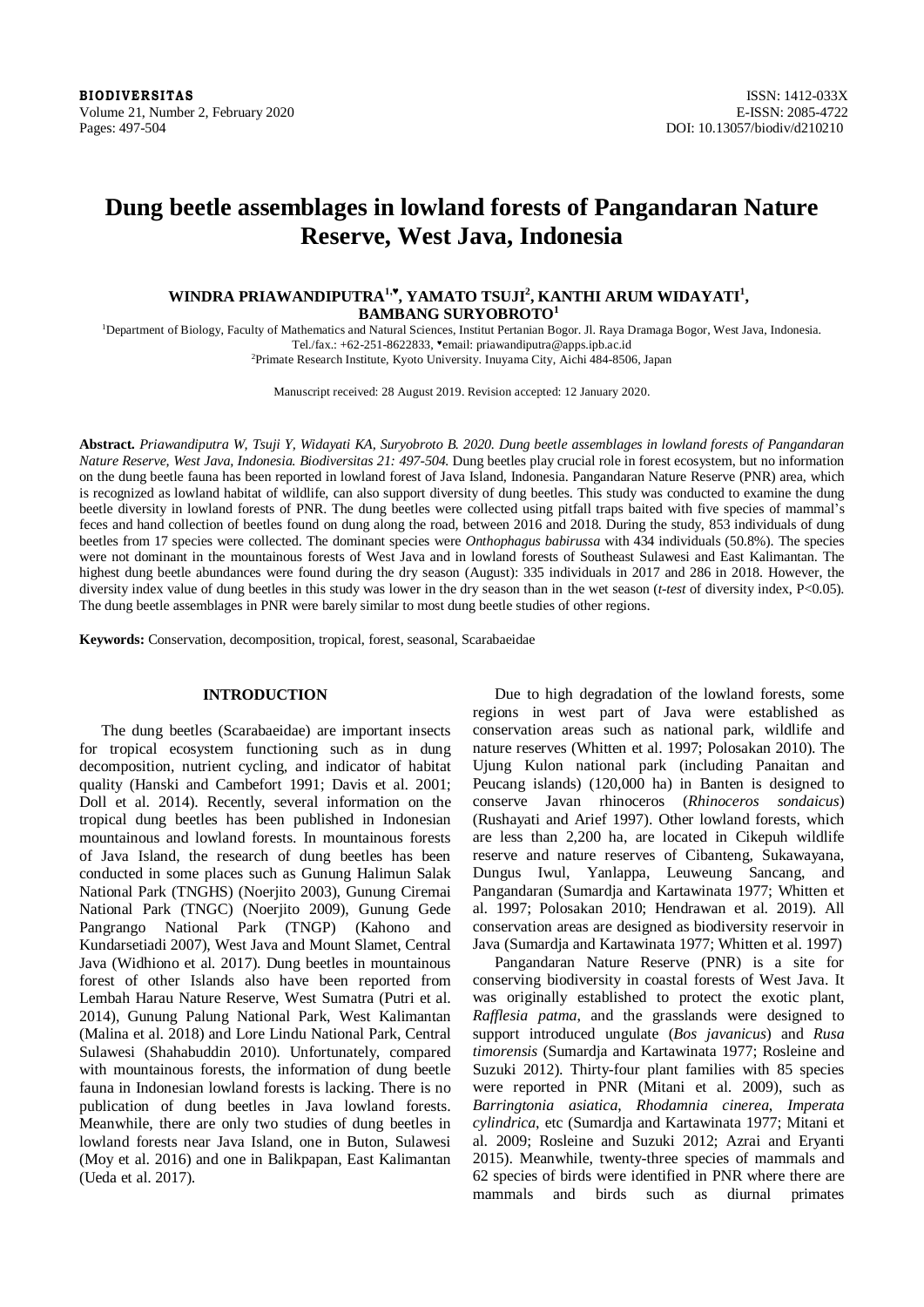(*Trachypithecus auratus* and *Macaca fascicularis*), flying lemurs (*Galeopterus variegatus*), Javan mouse-deer (*Tragulus javanicus*), common iora (*Aegithina tiphia*), white-bellied sea-eagle (*Haliaeetus leucogaster*), Javan kingfisher (*Halcyon cyanoventris*), etc (Sumardja and Kartawinata 1977; Tsuji et al. 2016; Safanah et al. 2017). Meanwhile, there was only one information about insects (butterflies) in Pangandaran (Lestari et al. 2018). It showed that there is still lacking information on insects, especially dung beetles in PNR, as first record in lowland of Java. The aim of present study was to examine the dung beetle diversity in the lowland forest of PNR.

### **MATERIALS AND METHODS**

#### **Study area**

The study was carried in PNR area, which is located on the southeastern coast of West Java, Indonesia with altitude ranging from sea level to 150 m above sea level (asl), latitude 7°42'S-7°44'S, and longitude 108°38'E-108°40'E (Figure 1). The reserve is separated into forest park (38 ha) and nature reserve (370 ha) (Mitani et al. 2009; Tsuji et al. 2015). The mainland cover types of nature reserves are forest including *B. asiatica* formation in coastal area and secondary forest dominated by *R. cinerea*, *Vitex pinnata*, *Dillenia excels*, etc (Rosleine and Suzuki 2012). However, there also other habitats in the reserves such as grasslands dominated by *Imperata cylindrical* and plantation of *Swietenia macrophylla* and *Tectona grandis* (Mitani et al. 2009; Rosleine and Suzuki 2012).



**Figure 1.** Location of Pangandaran Nature Reserve in Pangandaran Peninsula, which was modified from Rosleine and Suzuki (2012). Broken line area represents the forest park while the bottom area of forest park represents nature reserves. The black polygons in nature reserves show the grassland

As similar general seasonal in Indonesia, PNR has belonged to tropical seasonal regime with high precipitation. Based on data from WorldWeatherOnline.com, the temperature, moisture, and precipitation in Pangandaran varied among five survey cycles, i.e. September 2016 (26°C, 244%, 78.55 mm), August 2017 (24, 251, 32.25), October 2017 (25, 242, 125.20), February 2018 (26, 237, 159.21), August 2018 (23, 246, 18.48). In this case only, August is categorized as the dry season, which has less than 50 mm of precipitation while other months are categorized as the rainy season because of high precipitation (more than 50 mm).

## **Collection of dung beetles**

Collections of dung beetles were surveyed for five cycles (September 2016, August 2017, October 2017 and February 2018 and August 2018) at forest sites of PNR. Dung beetles were collected using pitfall traps baited with feces from mammals such as lutungs (*T. auratus*), macaque (*M. fascicularis*), flying lemurs (*G. variegatus*), rusa deer (*Rusa timorensis*) and civets (*Paradoxurus hermaphroditus*). Pitfall traps were made of plastic cups (height: 10 cm, width: 5 cm, and volume: 217 ml). To eliminate the effects of bait size on the dung beetle attraction (Peck and Howden 1984), we set a fixed amount of feces (approximately 5-10 g in fresh weight) for each trap. To ensure the beetles easily drop down into the cup, we placed the cup so that the opening area was horizontal to the ground surface. Each survey, we set various numbers of traps from 10 until 17 at secondary forest park near the ranger station (Tsuji et al. 2019) on the first day. We set the traps at a distance of  $>5$ m apart. Traps were put in different lengths of time for 1 until 5 nights in each survey. After the traps were installed, traps were inspected every 24-hour. Commencing on the second day, we checked the traps in the morning (15:00- 17:00), collected the captured dung beetles, and changed the bait. Besides using pitfall traps, we also collect the dung beetles by active sampling method, which is hand collecting any beetles found on the fresh dung pat along the road. All collected dung beetles were put in bottles filled with 70% ethanol. The dung beetles were sorted, pinned and stored in Animals Biosystematic and Ecology Laboratory of Department of Biology, Bogor Agricultural University. The length of all dung beetles was measured using caliper from anterior to posterior of body. All specimens were identified based on Balthasar (1963) and Creedy and Mann (2011). They were also compared by beetle taxonomist with the specimen collection in Museum Zoologicum Bogoriense, The Indonesian Institute of Science, Cibinong, Indonesia. Based on Hanski and Cambefort (1991), the species of dung beetles were categorized into three functional groups: dwellers, tunnelers, and rollers.

## **Data analysis**

Prior to analyze dung beetle diversity, sampling efficiency was evaluated using species accumulation model (Hernandez et al. 2014). Diversity was analyzed using alpha diversity (Shannon-Wiener diversity index (H'), Evenness index (E), and Chao1 estimator) for all collection periods (Magurran 1988; Chao et al. 2014). Small sample sizes can be appropriate to estimate using Chao1 estimator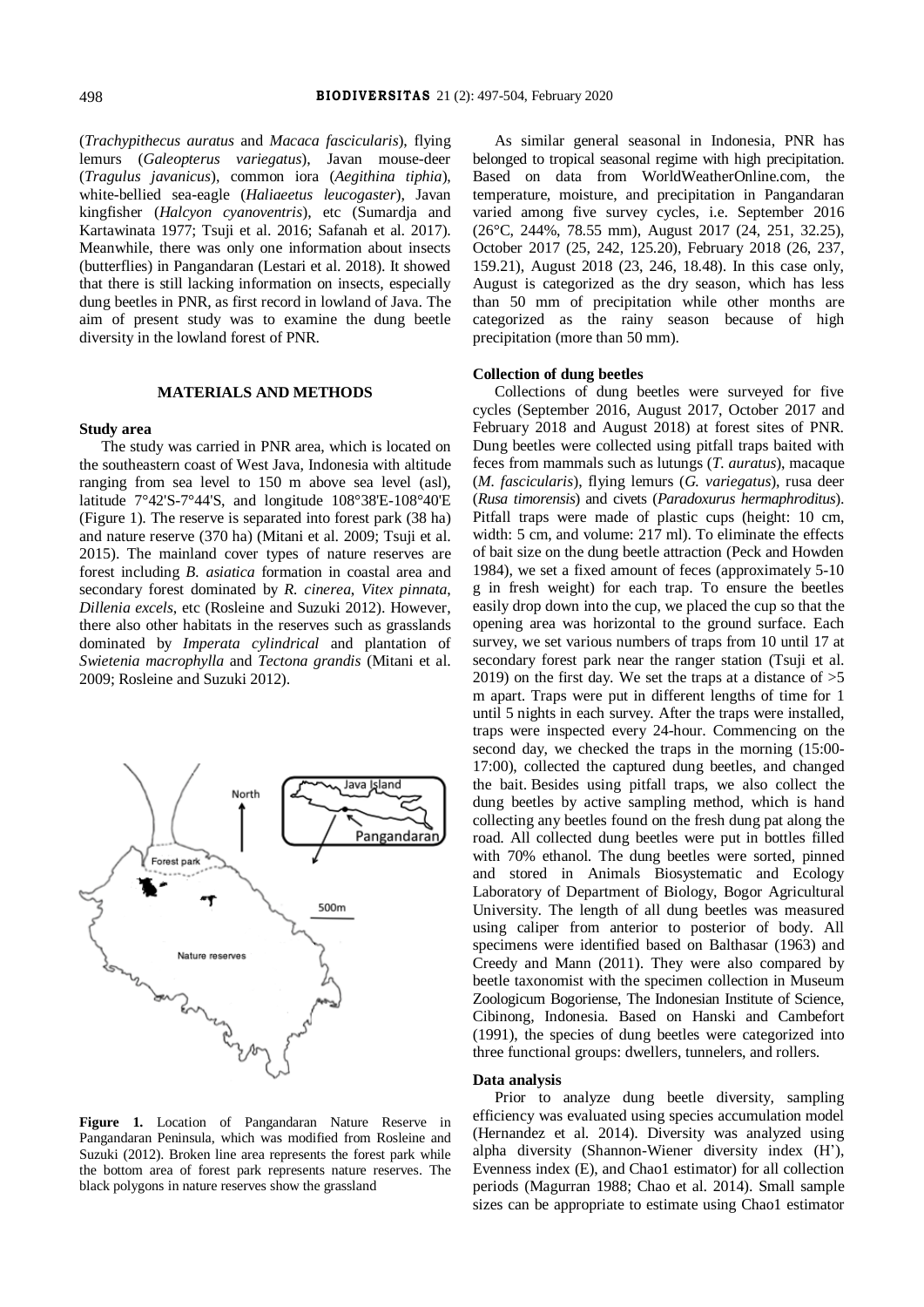(Hernandez et al. 2014). Species accumulation model and alpha diversity were performed using R with Vegan package (R Core Team 2013; Oksanen et al. 2018). Sampling coverage ratio was calculated using formula: species richness divided by Chao1 estimators times 100% (Priawandiputra et al. 2015). The *t-test* of diversity index was used to compare significance of diversity index among collection period. The *t-test* of diversity index was calculated using formula (1-4) as below (Hutcheson 1970; Magurran 1988):

$$
H' = -\sum_{i=1}^{S} p_i \ln p_i - \frac{S-1}{2N} \tag{1}
$$

$$
\text{Var } H' = \frac{\sum p_i (\ln p_i)^2 - \left[\sum (p_i \ln p_i)\right]^2}{N} + \frac{S - 1}{2N^2} \tag{2}
$$

$$
t = \frac{H_1' - H_2'}{\sqrt{\text{Var } H_1' + \text{Var } H_2'}}.
$$
 [3]

$$
df = \frac{(\text{Var } H_1' + \text{Var } H_2')^2}{\frac{(\text{Var } H_1')^2}{N_1} + \frac{(\text{Var } H_2')^2}{N_2}}.
$$
 [4]

Where,  $H'$  is Shannon-Wiener diversity index;  $p_i$  is the proportion of taxon *i*; *S* is the number of taxa; *N* is number of individuals; Var *H'* is the variance of the estimator; *t* is the *t* test statistic value; and *df* is degree of freedom of *t*test. The standard of significance  $(\alpha)$  was set as 0.05. The statistical analyses were performed by PAST software version 3.14 (Hammer et al. 2001).

#### **RESULTS AND DISCUSSION**

## **Species accumulation model**

The species accumulation curve of the dung beetles in PNR was shown in Figure 2. The accumulated number of species slightly increased from 5 species (1st survey) to 17 (5th). However, the number of species in  $4<sup>th</sup>$  and  $5<sup>th</sup>$  surveys was likely constant. The value of *Chao1* estimator in total was 19.5 species. Based on total sampling ratio in table 1, it showed high values (87.17). It indicated that the sampling coverage has covered 87.17% of dung beetles species in PNR.

## **Abundance, species richness, and composition**

During the study, 853 individuals of dung beetles (4.60 individuals per trap) were collected in PNR, which were composed of 17 species of three genera (*Aphodius*, *Onthophagus*, and *Paragymnopleurus*) (Table 1). Abundance of dung beetles was high in August (6.72 and 6.97 individuals per trap in 2017 and 2018, respectively) and February (6.92), followed by October (4.80), and the lowest in September (0.27). Number of species collected was also rich in August (12 and 10 in 2018 and 2017, respectively) and February (11), followed by October (7), and the lowest in September (5) (Table 1).



**Figure 2.** Species accumulation curve for dung beetles collected in total surveys

Abundance and species richness of dung beetles in lowland forests were lower than in the mountainous forests. According to Kahono and Kundarsetiadi (2007) and Noerdjito (2009), abundance of dung beetles in TNGP and TNGC were 1052 individuals (52.60 individuals per trap) and 1089 (15.55), respectively. It is thought that the abundance of dung beetles in mountainous forests was more than 2 times higher than that in lowland forest. Fifty species, 28 and 15 of dung beetles were found in TNGHS (Noerjito 2003), TNGP (Kahono and Kundarsetiadi 2007) and TNGC (Noerdjito 2009), respectively. According to Rahbek (1995), Begon et al. (2006), William et al. (2010), hump-shaped pattern with peaking at mid-elevation frequently showed in the relationship between altitude and species richness as well as abundance in many organisms. Based on Kahono and Kundarsetiadi (2007) and Noerdjito (2009), the abundance and species richness reached a peak at mid-elevation in Java mountain forests between 500- 1600 m above sea level (asl) while the lowest abundance and species richness were above 2000 m asl. Many dung beetles might be suitable for the environmental and habitat condition within 500-1600 m asl.

The lowland forests in other islands (Kalimantan and Sulawesi) were shown a higher number on abundance and species richness than the observed in current study (Moy et al. 2016; Ueda et al. 2017). Moy et al. (2016) reported 1710 individuals from 29 species of dung beetles at three levels of disturbance of forests in Southeast Sulawesi where the highest abundance and species richness were found at intermediate disturbance. Meanwhile, a total of 8073 individuals from 65 species was collected in East Kalimantan (Ueda et al. 2017). The difference in number of individuals among research sites because of the different sampling time, the type of baits, traps number and sampling areas (many sites in East Kalimantan and Southeast Sulawesi) but the species richness was different among research sites because of the different on biogeographical history.

The species composition of dung beetles in lowland forest of West Java is barely similar to those in mountain forests (TNGP, TNGHS, and TNGC) (Noerjito 2003; Kahono and Kundarsetiadi 2007; Noerdjito 2009). This study only shared 5 species of dung beetles that found in TNGP (Kahono and Kundarsetiadi 2007) such as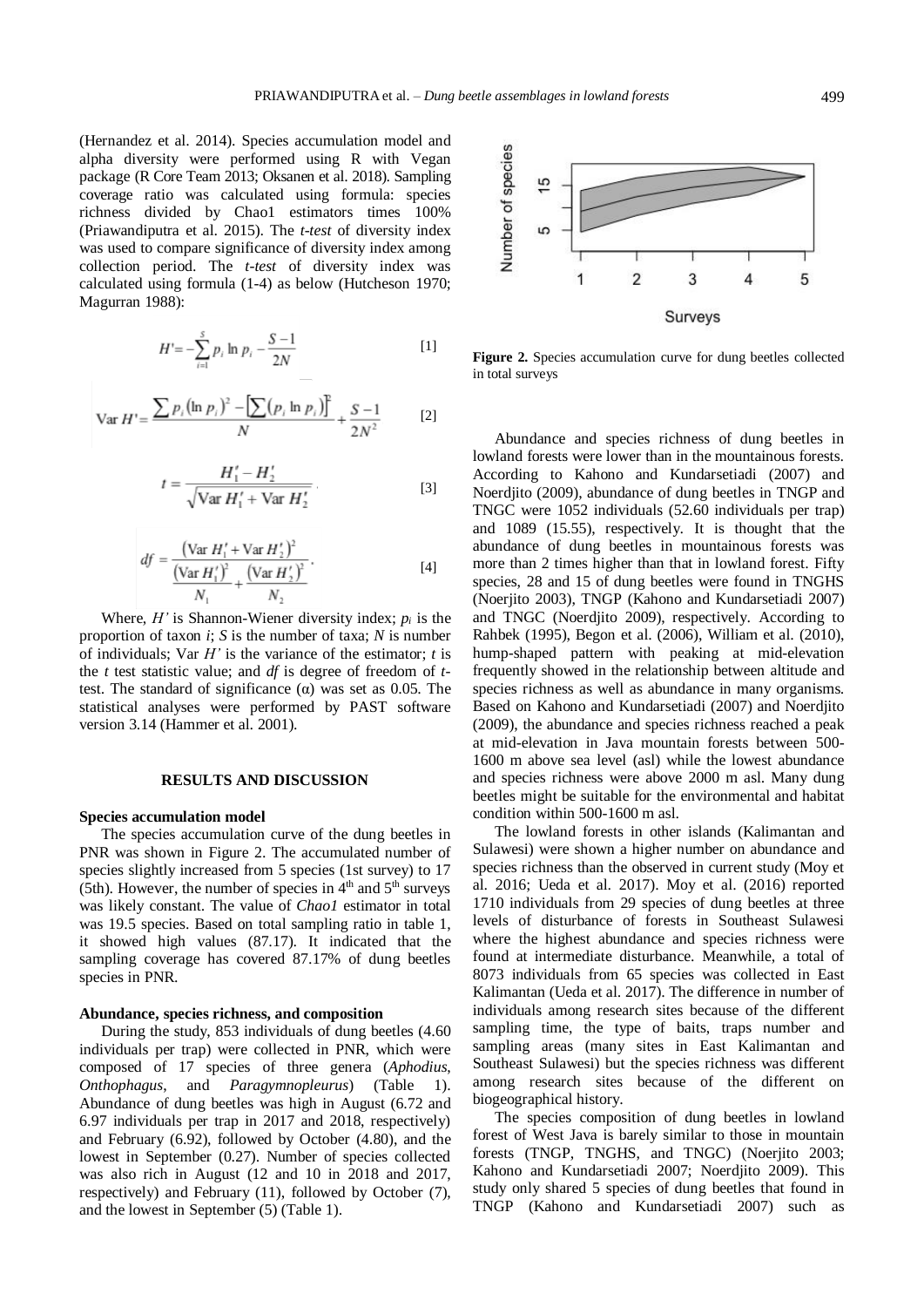*Onthophagous angustatus*, *O. drescheri*, *O. malangensis*, *O. variolaris* and *Paragymnopleurus sparsus.* These five species were only collected in small number (less than 10 individuals) in our study. Meanwhile, two of the five species (*O. malangensis* and *O. variolaris*) had found in high abundance (more than 90 individuals) in TNGP (Kahono and Kundarsetiadi 2007). Based on Kahono and Kundarsetiadi (2007) and this study, *O. angustatus, O. dresceri, O. malangensis,* and *O. variolaris* widely distributed in various altitude from lowland forest until 500-2000 m asl of mount Pangrango while *P. sparsus* has only occurred below 1000 m asl. In TNGHS, Noerjito (2003) has not identified species of all dung beetles but *Catharsius molossus*, *Heliocopris bucephalus*, and *Heliocopris dominis* were mentioned as common species. Those three species, which are belonged to Coprini, were not caught in recent study so those species might not distribute in lowland forests. Meanwhile, in TNGC, *Onthophagus babirussa*, which was the most abundant species in this study, was caught in low number at 1100- 1600 m asl (Noerdjito 2009). It describes that this species prefer forest habitat in the lowland area to mountain forest.

When dung beetle composition of this study was compared with those in lowland forest in Southeast Sulawesi and East Kalimantan (Moy et al. 2016; Ueda et al. 2017), there was a contradictory finding. No shared species was presented between Buton in Sulawesi (Moy et al. 2016) and Pangandaran of this study. Meanwhile, six species (*Aphodius marginellus*, *Onthophagus armantus*, *O. borneensis*, *O. mulleri*, *O. pacificus*, and *O. trituber*) were found in both North of Balikpapan (Ueda et al. 2017) and Pangandaran. The difference of biogeographical history between Southeast Sulawesi and East Kalimantan explain the dissimilar pattern in dung beetle composition. Kalimantan and Java were fragments of Sunda continental shelf until it separated away in the Eocene while Easter Sulawesi including Southeast Sulawesi was originally part of Australasia until the early Miocene (Cox et al. 2016). Therefore, Sulawesi has many enormous and endemic fauna species including the dung beetles (*Onthophagus holosericeus*, *O. fuscotriatus*, *O. fulvus*, *O. cf. wallacei*, *O. scrutator*, *O. aureopilosus*, etc) that did not appear in other western islands including Java and Kalimantan (Balthasar 1963; Shahabuddin 2010).

**Table 1.** Nesting guild, mean body length, and abundance of dung beetles collected in each collection period. Parentheses represent insects collected from feces on the road

|                                              | <b>Nesting</b><br>guild* | <b>Mean body</b><br>length $\pm$ SE | Number of dung beetles collected (individuals) |          |                |          |                |                |
|----------------------------------------------|--------------------------|-------------------------------------|------------------------------------------------|----------|----------------|----------|----------------|----------------|
| <b>Species</b>                               |                          |                                     | 2016                                           | 2017     |                | 2018     |                | <b>Total</b>   |
|                                              |                          | (mm)                                | <b>September</b>                               |          | August October | February | August         |                |
| Aphodius marginellus Fabricius               | D                        | $6.02 \pm 0.35$                     | 0                                              |          | $\Omega$       | 12       | $\Omega$       | 13             |
| Onthophagus angustatus Boucomont             | T                        | $8.65 \pm 0.82$                     | $\overline{0}$                                 |          | 2              | $\Omega$ | $\Omega$       | 3              |
| O. armantus Blanchard                        | T                        | $7.14 \pm 0.47$                     | $\overline{0}$                                 | 2        | $\theta$       | 5(1)     | $\overline{c}$ | 9              |
| O. babirussa Eschscholtz                     | T                        | $6.20 \pm 0.99$                     | 4(1)                                           | 254      | 24             | 120      | 32             | 434            |
| O. borneensis Harold                         | T                        | $9.45 + 0.56$                       | $\overline{c}$                                 | 1        | 15             | 3        | $\overline{c}$ | 23             |
| O. drescheri Paulian                         | T                        | $6.45 \pm 0.41$                     | 0                                              | $\Omega$ | $\Omega$       | 2        | $\theta$       | 2              |
| O. hirsuturus Lansberge                      | T                        | $5.33 \pm 0.43$                     | 0                                              | $\Omega$ | $\Omega$       | $\Omega$ | 2              | $\overline{c}$ |
| O. malangensis Boucomont                     | T                        | $7.91 \pm 0.60$                     | 0                                              |          | 2              | 2        | $\theta$       | 5              |
| O. mulleri Lansberge                         | T                        | $3.50 \pm 0.31$                     | 1                                              | 11       | $\mathfrak{2}$ |          | 5              | 26             |
| O. nitidiceps Fairmaire                      | T                        | $2.60 \pm 0.32$                     | 0                                              | $\Omega$ | $\Omega$       | $\Omega$ | 7              | 7              |
| O. orientalis Harold                         | T                        | $9.21 \pm 0.95$                     | 0                                              | 1(1)     | $\theta$       | 1(1)     | 0              | $\overline{c}$ |
| O. pacificus Lansberge                       | T                        | $6.70 \pm 0.23$                     | 0                                              | 4(1)     |                |          |                | 7              |
| O. tricolor Boucomont                        | T                        | $5.18 \pm 0.49$                     |                                                | 59(2)    | 2              | 16       | 223            | 301            |
| O. trituber Wiedemann                        | T                        | $6.12 \pm 0.82$                     | 0                                              | $\theta$ | $\mathbf{0}$   | $\Omega$ | 7              | 7              |
| O. variolaris Lansberge                      | T                        | $5.13 \pm 0.07$                     | $\Omega$                                       | $\Omega$ | $\Omega$       | $\Omega$ | $\overline{c}$ | 2              |
| Paragymnopleurus melanarius Harold           | $\mathbb{R}$             | $13.00 \pm 0.98$                    | 2(2)                                           | 0        | $\Omega$       | 0        |                | 3              |
| P. sparsus Sharp                             | $\mathbb{R}$             | $11.45 \pm 0.47$                    |                                                | $\Omega$ | $\Omega$       | 4(4)     | 2(1)           | $\overline{7}$ |
| No. individuals collected                    |                          |                                     | 11(3)                                          | 335(4)   | 48             | 173(6)   | 286(1)         | 853 (14)       |
| Species richness (a)                         |                          |                                     | 5                                              | 10       | 7              | 11       | 12             | 17             |
| Chao1(b)                                     |                          |                                     | 7.0                                            | 15.0     | 7.0            | 11.33    | 12.16          | 19.5           |
| Sampling coverage ratio $(a/b \times 100\%)$ |                          |                                     | 71.42                                          | 66.66    | 100            | 97.34    | 98.68          | 87.17          |
| Number of trap days                          |                          |                                     | 40                                             | 50       | 10             | 25       | 42             | 187            |
| No. individuals/trap                         |                          |                                     | 0.27                                           | 6.72     | 4.80           | 6.92     | 6.97           | 4.60           |
| Shannon-Wiener $(H')$                        |                          |                                     | 1.64                                           | 0.79     | 1.32           | 1.21     | 0.90           | 1.31           |
| Evenness $(E)$                               |                          |                                     | 0.86                                           | 0.22     | 0.53           | 0.30     | 0.20           | 0.21           |

Note: \*D-Dweller, T-Tunneler, R-Rollers.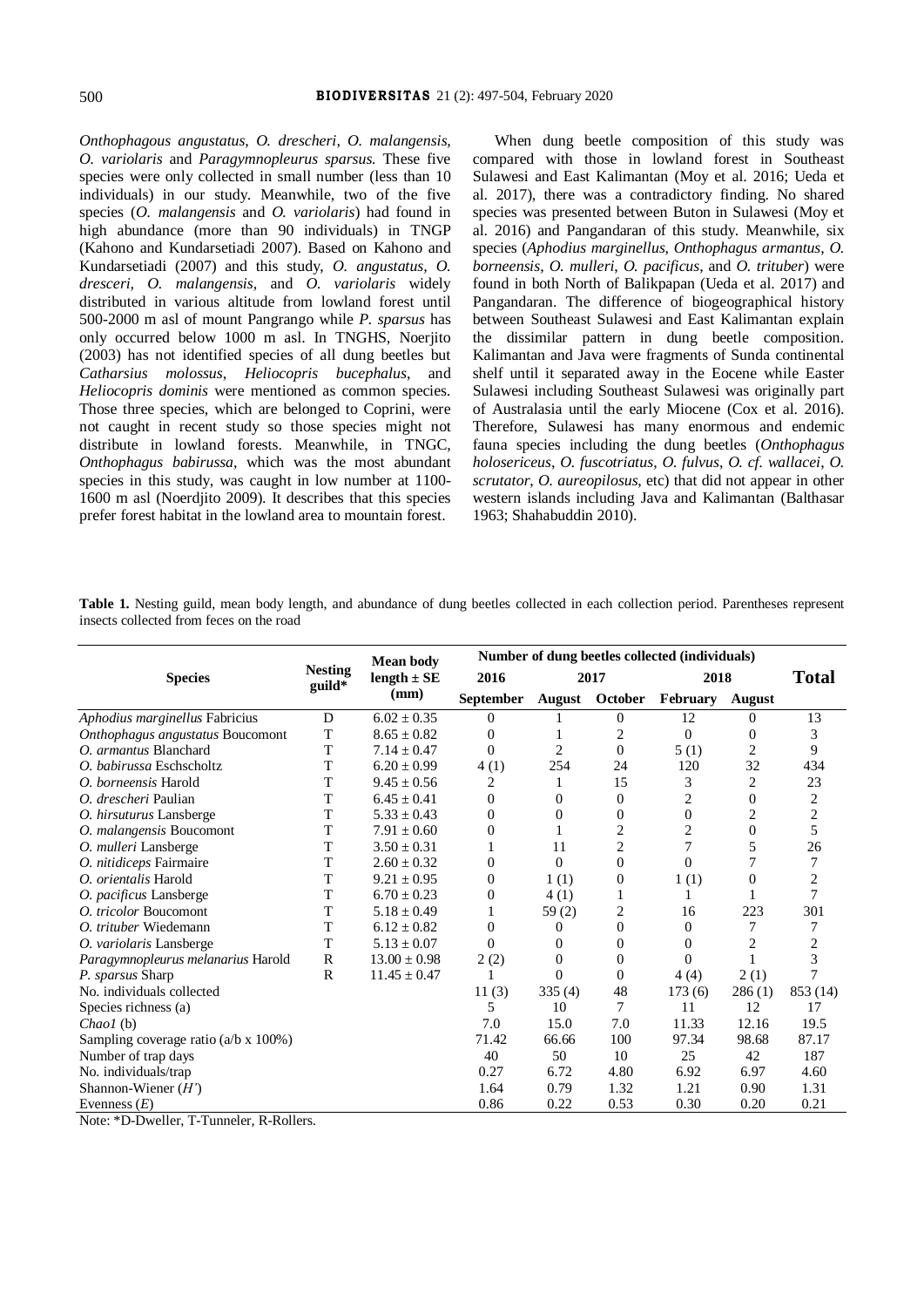## **Dominant species**

The two dominant species were *Onthophagus babirussa* with 434 individuals (50.8%) and *O. tricolor* with 301 individuals (35.2%) (Table 1). Meanwhile, the moderately abundant species (between 1.5 and 10% of total abundance) were *O. mulleri, O. borneensis,* and *Aphodius marginellus* with 26 individuals (3.0%), 23 (2.6%) and 13 (1.5%), respectively. The other species (*O. angustatus*, *O. armantus*, *O. drescheri, O. hirsuturus*, *O. malangensis, O. nitidiceps, O. orientalis*, *O. pacificus. O. trituber, O. variolaris*, *Paragymnopleurus melanarius,* and *P. striatus*) were categorized as the rare species, which were collected with less than 10 individuals each (less than 1.17% of total abundance). In August 2017, *O. babirussa* was the most dominant (254 individuals), while *O. tricolor* was the most dominant in August 2018 (223). *Onthophagus* was successfully spreading in many sites due to their smaller size, aggressive competitive behavior and high survival in disturbed habitats (Hanski and Cambefort 1991; Muhaimin et al. 2015). As similar to in Bangi Reserve Forest, Malaysia (Muhaimin et al. 2015), the food sources from the mammals in PNR can accommodate many small sizes of dung beetle but it is insufficient for large size of dung beetles.

The occurrences of *O. babirussa* and *O. tricolor* were compared with other studies (Balthasar 1963; Kabakov and Napolov 1999; Tarasov 2014; Sofiana 2015; Goh and Hashim 2018; Malina et al. 2018; Latifa 2019). *Onthophagus babirussa* commonly occurs in forest and widely distributes in Sundaland (Borneo, Malay Peninsula, Sumatra, Java, and Palawan) (Balthasar 1963; Goh and Hashim 2018). When compared to our study, Goh and Hashim (2018) reported similar results regarding dominant species, with *O. babirussa* being highly caught by both pitfall traps and burrowing interception traps in the Ulu Gombak Forest Reserve, Peninsular Malaysia. In contrast, low abundance of *O. babirussa* was collected in Gunung Palung National Park, Kalimantan (Malina et al. 2018). Meanwhile, *Onthophagus tricolor* was described not only in Bogor and Sukabumi of West Java but also at Hatuyen, Thanh hoa, and Cat Tien in Vietnam (Balthasar 1963; Kabakov and Napolov 1999; Tarasov 2014). In this case, we also add the occurrence data of *O. tricolor* in lowland forest of PNR. *Onthophagus tricolor* did not only occur in forest habitats but also in open organic agriculture and savanna (Sofiana 2015; Latifa 2019). *Onthophagus babirussa* mostly occurred in many forest habitats with

different abundance while *O. tricolor* can be found in several habitats (forest, agriculture, and savanna).

The dominant species in this study have differed from other researches performance in Java mountainous forests and lowland forests of Kalimantan and Sulawesi (Kahono and Kundarsetiadi 2007; Noerdjito 2009; Moy et al. 2016; Ueda et al. 2017). The dominant species in TNGP and TNGC were *O. variolaris* and *O. luridipennis*, respectively (Kahono and Kundarsetiadi 2007; Noerdjito 2009). Meanwhile, *O. ribbei* and *O. limbatus* were the dominant species in lowland Sulawesi and Kalimantan, respectively (Moy et al. 2016; Ueda et al. 2017). The dung beetles showed the enormous dominant species in Indonesia.

*Aphodius*, *Onthophagus*, and *Paragymnopleurus* were classified into dwellers, tunnelers, and rollers, respectively (Hanski and Cambefort 1991). In this study, the percentages of dwellers and rollers were 1.52% and 1.28%, respectively. Both functional groups were infrequent in lowland forest in PNR. Meanwhile, the dominant dung beetles (97.18%) have belonged to genus *Onthophagus*, a group composed by small tunneler species. Tunnelers (paracoprids) use dung and dig holes into the soil beneath the dung so it can affect nutrition cycle and plant growing (Bertone 2004). Their tunneling behavior is associated with their horn (Emlen and Phillips 2006). Tunnelers were mostly abundant in forest habitats while dwellers in open agricultural habitats (Hanski and Cambefort 1991; Venugopal et al. 2012). The small tunnelers have more diverse food habits (coprophagous, necrophagous and generalist) and large niche forest habitat, so these dung beetles can be a majority dung beetles in Oriental region, especially in South-east Asian forests (Hanski and Cambefort 1991).

## **Diversity and seasonality**

The highest diversity index value was found during the first survey (September 2016), although there were few individuals collected (Table 1). The dominant species occurred mostly during the dry season (August 2017 and 2018). Based on *Chao1*, the estimation of species richness in September 2016, August 2017, October 2017, February 2018 and August 2018 were 7.0, 15.0, 7.0, 11.33, 12.16, respectively. The two top high number of estimation species were in dry season (August 2017 and 2018). The dung beetle collection in dry season (August 2017 and 2018) was significantly lower in diversity index value among others of month  $(p<0.05)$  (Table 2).

**Table 2.** Comparison of dung beetle diversity among each time collection

|          | September 2016                  | August 2017                       | October 2017                  | February 2018                    |
|----------|---------------------------------|-----------------------------------|-------------------------------|----------------------------------|
| Sep 2016 |                                 |                                   |                               |                                  |
| Aug 2017 | $t=3.70$ , df=12.76, p=0.002    |                                   |                               |                                  |
| Oct 2017 | $t=1.12$ , df=21.41, p=0.23     | $t = -3.36$ , df = 66.78, p=0.001 |                               |                                  |
| Feb 2018 | $t=1.77$ , df=16.32, p=0.09     | $t = -3.45$ , df=296.78, p=0.0006 | t = 0.61, df = 103.15, p=0.53 |                                  |
| Aug 2018 | $t = -3.15$ , df=14.11, p=0.006 | t = 1.05, df = 554.69, p=0.29     | t = -2.54, df = 81.56, p=0.01 | t = 2.35, df = 364.78, p= $0.01$ |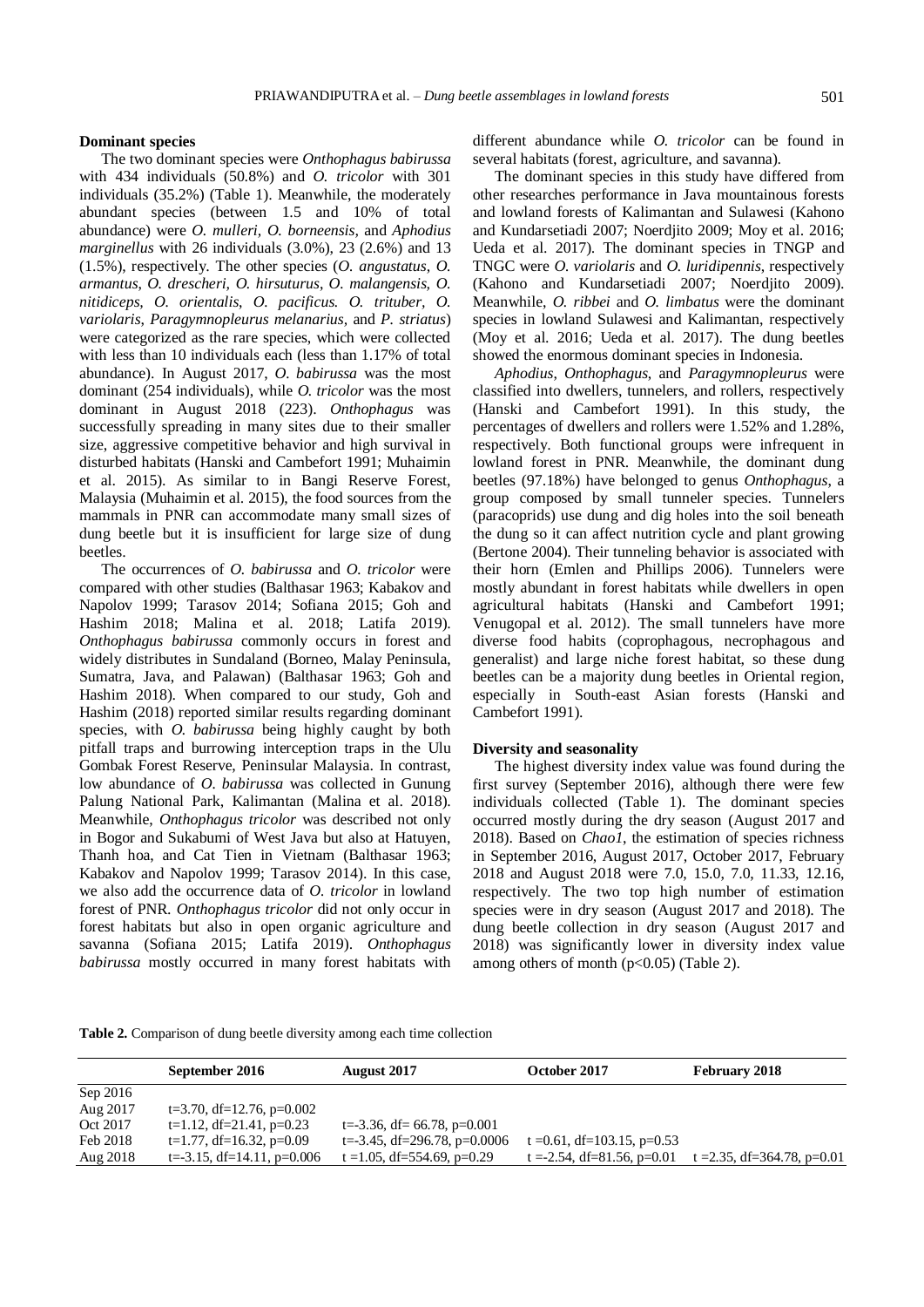In this study, the dung beetle diversity showed a marked seasonality in the study region where the high abundance and species richness presented in dry season (August 2017 and 2018). In India, the study of Venugopal et al. (2012) in open agricultural field and Latha (2019) in forests showed the different results where the highest abundance of dung beetles was found during rainy period so the soil is softer to support the abundance of dung beetles. Andresen (2005) and Hernandez et al. (2014) also showed that dung beetles highly captured during rainy period in Mexican dry forests and Restinga forest, respectively. In other cases, research of Boonrotpong et al. (2004) in Thailand supports our result where the abundance of dung beetles in the dry season than in the wet season. Each dung beetle species in different region has own preferences to the seasonal. In this study, eurytopic species of dung beetles can tolerate the changing of environmental conditions. Some tunneler species (*Onthophagus*) tolerated the heavy rain but some other tunneler species, roller and dweller species preferred moderate rainfall and avoidance of the heavy rains (Latha 2019). There are two other reasons related the seasonal of dung beetles in this study: 1) dung beetles may reduce their activity during rainfalls resulted in the lower diversity during the rainy season and 2) season in tropical region (dry and rainy) are not the main parameter that regulates dung beetles activity where the dominant dung beetle showed completely aseasonal activity in North Sulawesi (Hanski and Cambefort 1991).

#### **Implication to Conservation**

Insects have different functional roles in forest ecosystems based on trophic groups (herbivores, pollinators, predators, and decomposers) (Greenwood 1987; Priawandiputra et al. 2015). As decomposer, dung beetles known as keystone species and an important component in ecosystems, especially tropical forests (Hanski and Cambefort 1991; Davis et al. 2001). The distribution and occurrence of wild big animals, which provide feces as food resources and reproduction subtract for dung beetles, could affect their abundance, composition, and diversity (Hanski and Cambefort 1991; Primack 1998; Davis et al. 2001; Kahono and Kundarsetiadi 2007; Noerjito 2009). *Onthophagus luridipennis* and other *Onthophagus* remove feces of Surili (*Presbytis comata*), Javan lutung (*T. auratus*), civets (*P. hermaphroditus*), and wild boar in TNGHS (Gunawan et al. 2008; Noerdjito 2009). Meanwhile, feces of Javan gibbon (*Hylobates moloch*), Javan surili (*P. comata*), Javan lutung (*T. auratus*), leopard (*Panthera pardus*), yellowthroated marten (*Mustela flavigula*), leopard cat (*Prionailurus bengalensis*), dhole (*Cuon alpinus javanica*), Sunda stink badger (*Mydaus javanensis*), Indian muntjac (*Muntiacus muntjak*), and Javan mouse-deer (*T. javanicus*) in TNGP brought the difference composition of dung beetles (Kahono and Kundarsetiadi 2007). Composition of dung beetles associated with population of vertebrate animals in their habitat so conservation of wild vertebrate animals indirectly could also conserve the diversity of dung beetles. The fragmented forests do not only threaten

occurrence of wild mammals but also decrease the species richness and abundance of dung beetles (Andresen 2003; Filgueiras et al. 2011).

Some dung beetles might specifically use feces from only specific species or feeding-habit group of mammals. Some dwellers such as *Aphodius* preferred to inhabit inside big feces of wild boar in high altitude (1100-1400 asl) (Gunawan et al. 2008; Noerdjito 2009). Feces of carnivore attracted less dung beetle diversity comparing to feces of herbivores (Noerdjito 2009). Therefore, proposing that future studies should examine the generalist and specialist of dung beetles species from different feces of mammals in lowland forests. After that, the composition and diversity of dung beetles in other lowland forests of West Java such as the Ujung Kulon national park, Cikepuh wildlife reserve and nature reserves of Cibanteng, Sukawayana, Dungus Iwul, Yanlappa, and Leuweung Sancang will be needed to assess due to lacking data. The data will be important for national biodiversity data and hopefully, the new species can be discovered during the future study.

The dung beetles in lowland forest of PNR in terms of abundance and species richness were barely similar with dung beetles in West Java mountainous forest and lowland forests outside Java Islands. The two dominant dung beetle species in PNR were *Onthophagus babirussa* and *O. tricolor*, which known as the small size dung beetles. The diversity of dung beetles in dry seasons (August 2016 and 2017) was low although the abundance was high.

## **ACKNOWLEDGEMENTS**

We are grateful to the forest rangers of the PNR, especially Yana Hendrayana for access to their facilities and assistance during our fieldwork. We also thank the staff of the Department of Biology, IPB University, Kartika Martha Djakaria and Nova Mujiono for their technical help. This study was funded by Grants-in-Aid from the Department of Academy and Technology of Japan (Nos. 23780160 and 24405018), JSPS Bilateral Open Partnership Joint Research, JSPS Core-to-Core Program (A. Advanced Research Networks), and a grant from the Wildlife Conservation Fund of Tokyo Zoological Association. The manuscript was greatly improved from discussion with Deni Noviana, which facilitated by Directorate for Publication and Innovation Strategy (DPIS) of IPB University. We also thank four anonymous reviewers of the manuscripts for comprehensive review.

## **REFERENCES**

- Andresen E. 2003. Effect of forest fragmentation on dung beetle communities and functional consequences for plant regeneration. Ecography 26 (1): 87-97.
- Andresen E. 2005. Effect of season and vegetation type on community organization of dung beetles in tropical dry forest. Biotropica 37 (2): 291-300.
- Azrai EP, Hernayanti E. 2015. Biodiversity of shrubs on tropical lowland forest Pangandaran preservation, West Java; Prosiding Semirata Bidang MIPA BKS-PTN Barat. Tanjungpura University, Pontianak, 5-7 May 2015. [Indonesian]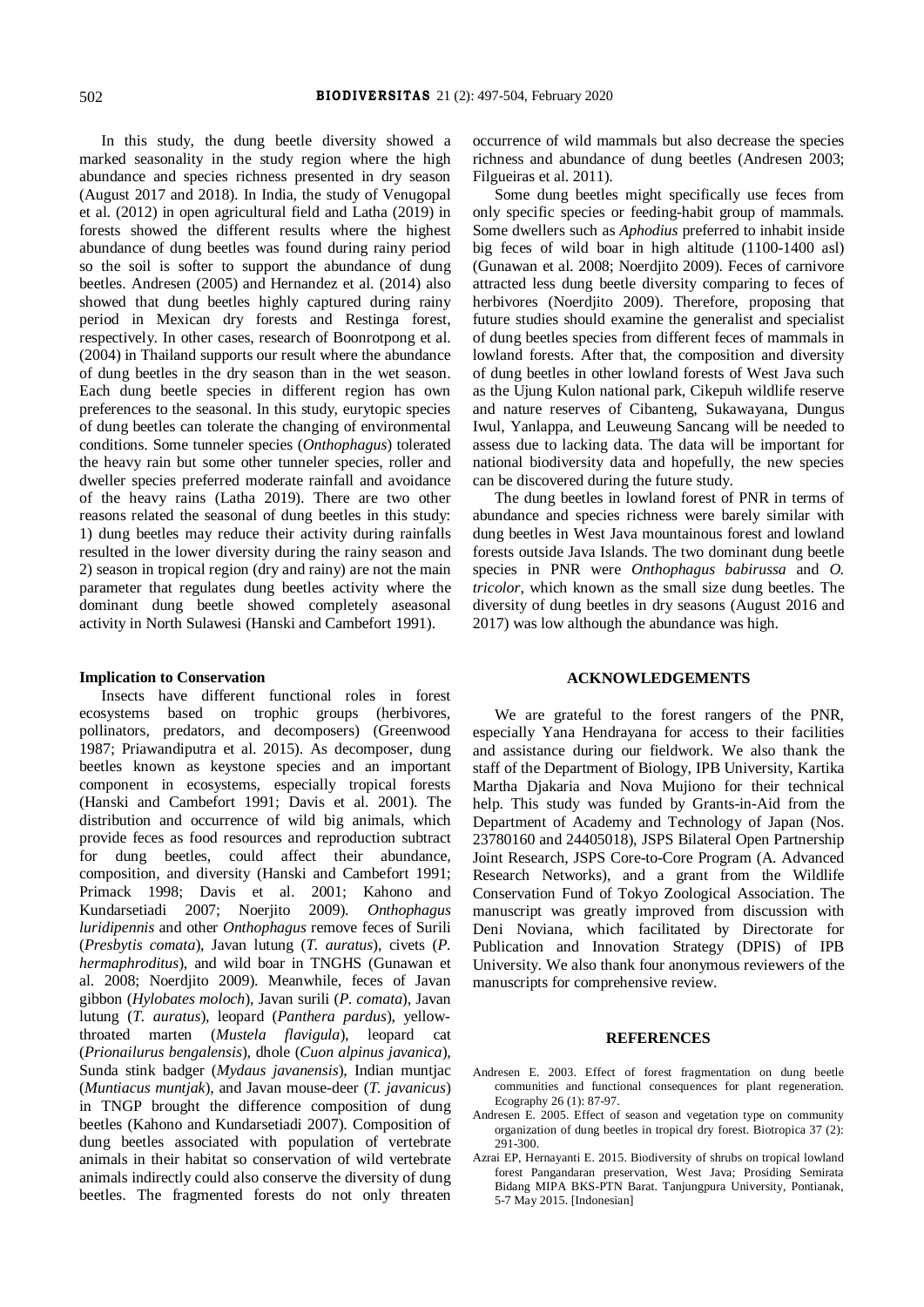- Boonrotpong S, Sotthibandhu S, Pholpunthin C. 2004. Species composition of dung beetles in the primary and secondary forests at Ton Nga Chang wildlife sanctuary. ScienceAsia 30: 59-65.
- Balthasar V. 1963. Monographie der Scarabaeidae und Aphodiidae der palaearktischen und orientalischen Region. Band 1, 2 und 3, Verlag der Tschechoslawakischen Akademie der Wissennschaften, Prague.
- Begon M, Townsend C, Harper J. 2006. Ecology: from individuals to ecosystems, 4<sup>th</sup> ed. Blackwell Publishing, Maiden.
- Bertone MA, Watson W, Stringham M, Green JT, Steve W, Poore MH, Hucks M. 2004. Dung beetles of Central and Eastern North Carolina cattle pastures. NC State University, North Carolina, USA.
- Chao A, Gotelli NJ, Hsieh TC, Sander EL, MA KH, Colwell RK, Ellison AM. 2014. Rarefaction and extrapolation with Hill numbers: a framework for sampling and estimation in species diversity studies. Ecol Monogr 84: 45-67.
- Creedy TJ, Mann DJ. 2011. Identification guide to the Scarabaeinae dung beetles of Cusuco National Park, Honduras. Operation of Wallacea, United Kingdom.
- Cox CB, Moore PD, Ladle RJ. 2016. Biogeography: An ecological and evolutionary approach 9<sup>th</sup> edition. John Willey and Sons, Chichester, United Kingdom.
- Davis AJ, Holloway JD, Huijbregts H, Krikken J, Krik-Spriggs AH, Sutton SL. 2001. Dung beetles as indicators of change in the forests of Northern Borneo. J Appl Ecol 38 (3): 593-616.
- Doll HM, Butod E, Harrison RD, Fletcher C, Kassim AR, Ibrahim S, Potts MD. 2014. Environmental and geographic factors driving dung beetle (Coleoptera: Scarabaeidae: Scarabaeinae) diversity in the dipterocarp forests of Peninsular Malaysia. Raffles Bull Zool 62: 549-560.
- Emlen DJ, Philips TK. 2006. Phylogenetic Evidence for an Association Between Tunneling Behavior and the Evolution of Horns in Dung Beetles (Coleoptera: Scarabaeidae: Scarabaeinae). Coleopt Bull 60 (5): 47-56.
- Filgueiras BKC, Iannuzzi L, Leal IR. 2011. Habitat fragmentation alters the structure of dung beetle communities in the Atlantic Forest Biol Conserv 144 (1): 362-369.
- Goh TG, Hashim R. 2018. A Comparison of the Dung Beetle (Coleoptera: Scarabaeidae: Scarabaeinae) Collecting Performance of Pitfall Traps and Burrowing Interception Traps. Coleopt. Bull. 72 (1):195-202.
- Greenwood SR. 1987. The Role of Insects in Tropical Forest Food Webs. Ambio 16 (5): 267-271.
- Gunawan, Kartono AP, Maryanto I. 2008. Mammalian diversity based on altitudinal range at Gunung Ciremai National Park. J Biologi Indones 4 (5): 321-334. [Indonesian]
- Hammer Ø, Harper, DAT, Ryan PD. 2001. PAST: paleontological statistics software package for education and data analysis. Palaeontologia Electronica 4 (1). [http://palaeo](http://palaeo-electronica.org/2001_1/past/issue1_01.htm)[electronica.org/2001\\_1/past/issue1\\_01.htm.](http://palaeo-electronica.org/2001_1/past/issue1_01.htm)
- Hanski I, Cambefort Y. 1991. Dung beetles ecology. Princeton University Press, New Jersey.
- Hendrawan R, Sumiati D, Nasrudin A, Nasution SG, Millah R. 2019. Characteristics of habitat Langurs (*Trachypithecus auratus* E Geoffroy, 1812) on lowland forest vegetation block of Cipalawah, Leuweuhng Sancang Nature Reserves, Garut District, West Java. Prosiding Seminar Nasional Masyarakat Biodiversitas 5 (2): 399-405. [Indonesian]
- Hernandez MIM, Barreto PSCS, Costa VH, Creao-Duarte AJ, Favila ME. 2014. Response of dung beetles assemblage along a reforestation gradient in Restinga forest. J Insect Conserv 18 (4):539-546.
- Hutcheson K. 1970. A test for comparing diversities based on the Shannon formula. J Theor Biol 29 (1):151-154.
- Kabakov ON, Napolov A. 1999. Fauna and ecology of Lamellicornia of subfamily Scarabaeinae (Scarabaeidae, Coleoptera) of Vietnam and some parts of adjacent countries: South China, Laos and Thailand. Latvijas Entomol 37: 58-96.
- Kahono S, Kundarsetiadi L. 2007. Vertical distributions of Scarabaeids dung beetles (Coleoptera: Scarabaeidae) in tropical mountainous rainforest of Gede-Pangrango National Park, West Java. Berita Biologi 8 (5): 325-330. [Indonesian]
- Latha T. 2019. Seasonal activity of dung beetles (Scarabaeinae) in a forest in South Western Ghats. IJFAF 3 (2): 58-64.
- Latifa H. 2019. Biodiversity of Copropaghous beetles organic and nonorganic farms. J Sumberdaya Hayati 5 (2):52-57 [Indonesian]
- Lestari VC, Erawan TS, Melanie, Kasmara H, Hermawan W. 2018. The diversity of butterflies' family of Nymphalidae and Pieridae at Cirengganis area and Cikamal Savannah area of Pananjung Sanctuary of Pangandaran. Agrikultura 29 (1): 1-8. [Indonesian]
- Magurran A. 1988. Ecological diversity and its measurement. Princeton University Press, New Jersey.
- Malina VC, Junardi, Kustiati. 2018. Species of dung beetles (Coleoptera: Scarabaeidae) in Gunung Palung National Park, West Kalimantan. Protobiont 7 (2): 47 -54. [Indonesian]
- Mitani M, Watanabe K, Gurmaya KJ, Megantara EN, Purnama AR, Syarief YS. 2009. Plant species list from the Pananjung Pangandaran Nature Reserve, West Java, Indonesia, sampled in the El Niño-Southern Oscillation year of 1997. Human Nature 20: 113−120.
- Muhaimin AMD, Hazmi IR, Yaakov S. 2015. Colonisation of dung beetles (Coleoptera: Scarabaeidae) of smaller body size in the Banri Forest Reserve, Selangor, Malaysia: A model sampling site for a secondary forest area. Pertanika J Trop Agric 38 (4): 531-532.
- Moy MS, Mardiastuti A, Kahono S. 2016. Response of dung beetle communities (Coleoptera: Scarabaeidae) across gradient of disturbance in the tropical lowland forest of Buton, Sulawesi. Zoo Indonesia 25 (1): 58-70
- Noerdjito WA. 2003. Diversity of Beetles (Coleoptera). In: Amir, M. dan S. Kahono. (Ed.). Insects of Gunung Halimun National Park West Java Part. JICA Biodiversity Conservation Project, Bogor. [Indonesian]
- Noerdjito WA. 2009. The influence of altitude and habitat to Coprophagous beetles diversity (Coleoptera: Scara-baeidae) at two sites (Apuy and Linggarjati) of Gunung Ciremai National Park. J Biologi Indones 5 (3): 295-304. [Indonesian]
- Oksanen J, Blanchet FG, Friendly M, Kindt R, Legendre P, McGlinn D, Minchin PR, O'Hara RB, Simpson GL, Solymos P, Stevens MHH, Szoecs E, Wagner H. 2018. Vegan: Community Ecology Package. R package version 2.5-3. https://CRAN.R-project.org/package=vegan
- Peck SB, Howden HF. 1984. Response of a dung beetle guild to different sizes of dung bait in a Panamanian rainforest. Biotropica 16: 235-238
- Putri R, Dahelmi, Herwina H. 2014. Dung beetle species (Coleoptera: Scarabaeidae) at Lembah Harau Nature Reserve, West Sumatra. J Biol UA 3 (2): 135-140. [Indonesian]
- Primack R. 1998. Essentials of Conservation Biology. 2<sup>nd</sup> ed. Sinauer Associates Inc, USA.
- Polosakan R. 2010. Species composition and structure of forest vegetation in Cikepuh wildlife reserves, Sukabumi, West Java. Jurnal Teknik Lingkungan 11 (2): 147-155. [Indonesian]
- R Core Team. 2013. R: A language and environment for statistical computing. R Foundation for Statistical Computing, Vienna, Austria. URL http://www.R-project.org/.
- Rahbek C. 1995. The elevational gradient of species richness a uniform pattern. Ecography 18: 200-205.
- Rosleine D, Suzuki E. 2012. Secondary succession at abandoned grazing sites, Pangandaran Nature Reserve, West Java, Indonesia. Tropics 21 (3): 91-103.
- Rushayati SB, Arief H. 1997. Physical condition of forest ecosystem in Ujung Kulon National Park. Media Konservasi Edisi Khusus: 67-74 [Indonesian]
- Safanah NG, Nugraha CS, Partasasmita R, Husodo T. 2017. Comparison of bird species diversity in the Natural Park and Nature Reserve Pananjung Pangandaran, West Java; Prosiding Seminar Nasional Masyarakat Biodiversitas Indonesia 3 (2): 266-272. [Indonesian]
- Sofiana E. 2015. Survey of Order Coleoptera in Baluran National Park, Situbondo, Jawa Timur. [Hon Thesis] Universitas Jember, Jember. [Indonesian]
- Shahabuddin. 2010. Diversity and community structure of dung beetles (Coleoptera: Scarabaeidae) across a habitat disturbance gradient in Lore Lindu National Park, Central Sulawesi. Biodiversitas 11 (1): 29- 33.
- Sumardja EA, Kartawinata K. 1977. Vegetation analysis of the habitat of banteng (*Bos javanicus*) at Pananjung Pangandaran Nature Reserve, West Java. Biotrop Bull13: 3-49.
- Priawandiputra W, Barsulo CY, Permana AD, Nakamura K. 2015. Comparison of abundance and diversity of bees (Hymenoptera: Apoidea) collected by window traps among four types of forest on Noto Peninsula, Japan. Far East Entomol 287: 1-23
- Tarasov S. 2014. *Onthophagus tricolor.* The IUCN Red List of Threatened Species 2014: e.T137890A532913. [http://dx.doi.org/10.2305/IUCN.UK.2014-](http://dx.doi.org/10.2305/IUCN.UK.2014-3.RLTS.T137890A532913.en)
	- [3.RLTS.T137890A532913.en.](http://dx.doi.org/10.2305/IUCN.UK.2014-3.RLTS.T137890A532913.en) Downloaded on 08 May 2019.
- Tsuji Y, Prayitno B, Nila S, Widayati KA, Suryobroto B. 2015. Diurnal resting site selection and daytime feeding behaviour of wild Malayan flying lemur *Galeopterus variegatus* in Western Java, Indonesia. Mamm Stud40 (1): 35-45.